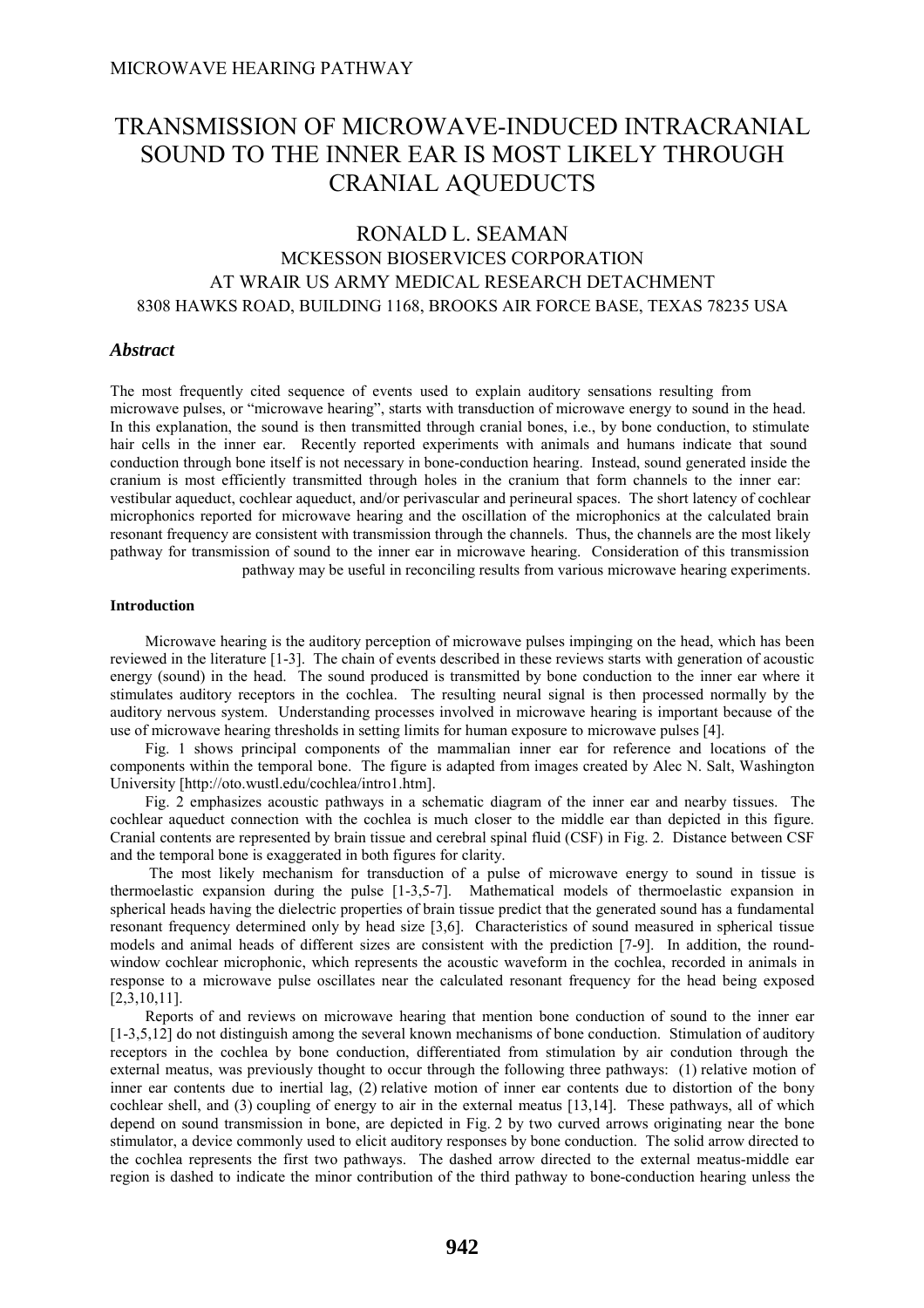

**Figure 1. A diagram of the mammalian inner ear.**

external meatus is blocked. Because microwave hearing literature sites work on bone-conduction hearing tested with a bone stimulator [15], a pathway through bone of the type represented by the solid arrow from the bone stimulator and to the cochlea in Fig. 2 was probably intended. Of course, when the source of sound is inside the cranium, the pathway through bone originates at the interior surface of temporal bone rather than the exterior.

 An additional pathway for sound transmission to the inner ear by bone conduction has recently been discovered in experiments on rodents and humans [14,16]. This pathway is not through bone tissue itself but through channels that connect cranial contents with the inner ear. This pathway is shown in Fig. 2 as a curved



**Figure 2. Sound pathways in air- and bone-conduction hearing.**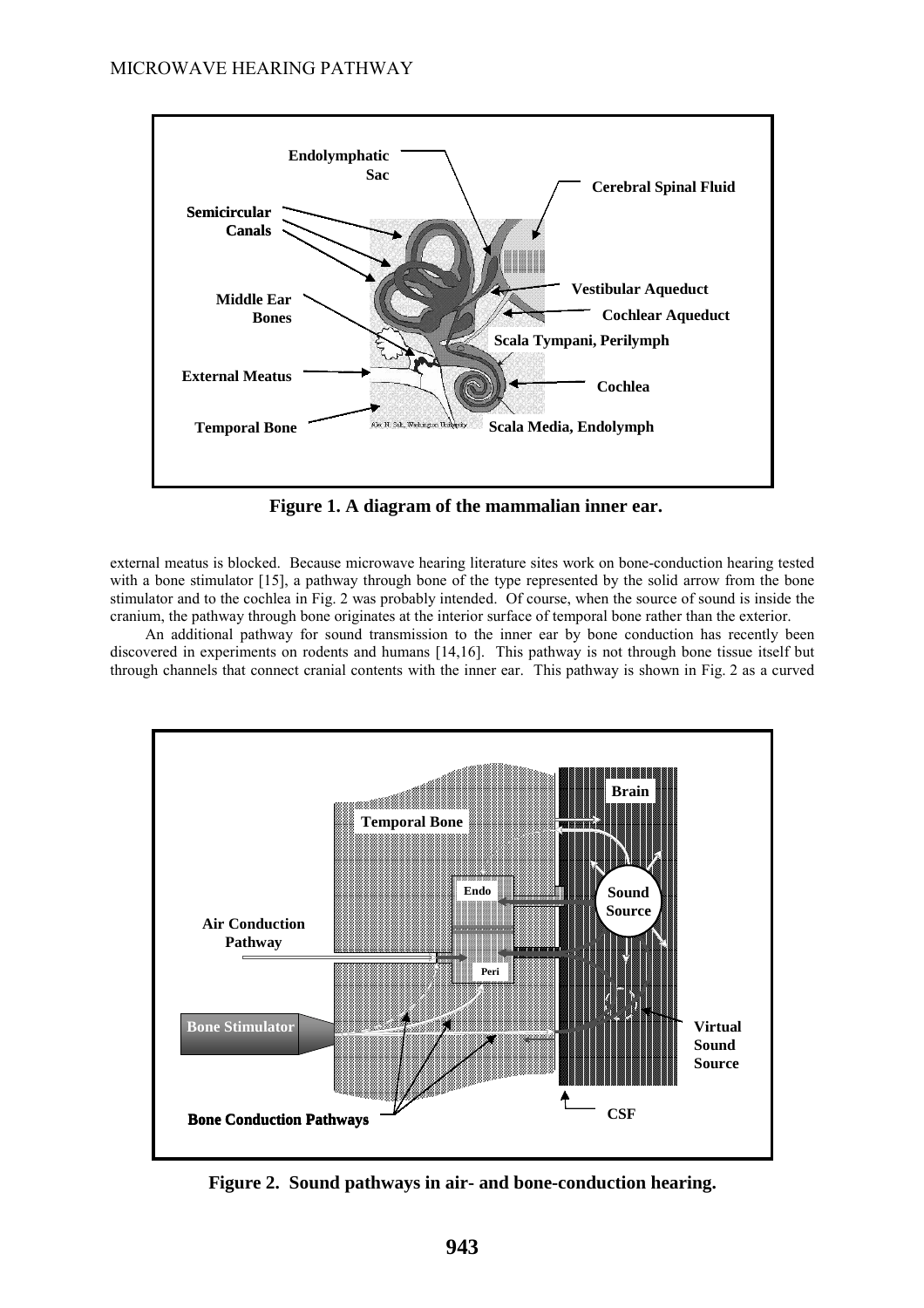## MICROWAVE HEARING PATHWAY

arrow originating near the bone stimulator, passing as two branches (one partially obscured) into cranial contents, and then through channels in the bone into the inner ear. The channels likely contributing most to transmission in this pathway are the vestibular and cochlear aqueducts, as shown Fig. 2. Channels through which nerves and blood vessels travel provide additional possible paths for sound transmission in parallel with the aqueducts. Together these channnels constitute a "non-osseous" pathway that accounts for most of the sound transmitted to the cochlea in bone-conduction hearing [14,16].

 An experimental finding in the recent bone-conduction experiments is that sound in cranial contents capable of stimulating the inner ear does not produce detectable vibration of bone [14,16]. This was tested in a number of ways that included placing a bone stimulator directly on the dura mater, which covers the CSF. Stimulation of the amphibian inner ear has also been observed by tapping exposed dura [17]. We can expect that sound generated by absorption of microwave pulses inside the cranium travels to the inner ear by the same pathway. Sound generation within the cranial contents, say, by microwave absorption, is represented in Fig. 2 by a sound source located in the brain. The pathway to the inner ear is shown by curved arrows originating at the sound source and passing through the aqueducts. An arrow from the sound source to bone is shown to represent generated sound that is transmitted into bone. Because of the difference in acoustic impedance at the CSF-bone interface [14], most of the sound is reflected back into intracranial soft tissues (straight arrow) and very little is transmitted into bone (dashed curved arrow).

 At least two observations in microwave hearing research provide support for the proposed direct pathway for sound transmission. One is the correspondence between the frequency of cochlear microphonic oscillations and the calculated resonant frequency of the brain [2,3,11]. If sound generated intracranially were to couple to bones of the skull we would expect resonant vibration of the skull to be reflected in the cochlear microphonic. The resonant frequency of the adult human skull is 1-2 kHz [18-20]. This is about one-tenth of the predicted brain resonant frequency of 11 kHz for microwave hearing in adults [3]. In the absence of data on animal skulls, we might expect a similar ratio between resonant frequencies of brain and skull for other mammals. However, only the higher frequency of brain resonance is observed in cochlear microphonic oscillations. Lack of skull vibration is consistent with vibration not being detected with exposure to microwave pulses [21].

 Another relevant observation is the short delay of less than 40 μs between onset of microwave pulse and start of cochlear microphonic in animals [2,10,11]. Auditory responses to bone stimulation can be expected to be delayed 0.1-0.5 ms (100-500 μs) from stimulus onset, depending on type of animal, location of stimulus, and other factors [22-23]. We might also expect a delay due to mass inertia of the skull and the relatively low resonant frequency of the skull. Propagation delays of sound travelling between points on the skull and low-pass filtering by the skull have been measured with bone stimulation [23]. One might suggest that a later, slower component of the microwave cochlear microphonic might have been overlooked in microwave hearing experiments because of the short time window used to study the high-frequency cochlear microphonic at the round window. However, one would expect that a microphonic component of comparable or larger amplitude, as well as being less impacted by the early microwave-pulse-induced artifact, would be easily identified before detailed observations of the high-frequency component were made. The short latency of the only or, perhaps, the most dominant microwave cochlear microphonic is inconsistent with forms of bone conduction that involve vibration of the bone.

#### **Summary**

 Based on a number of considerations, we can reasonably conclude that the pathway for transmission of sound from intracranial tissues to the inner ear in microwave hearing is through various channels in bone that connect to the intracranial space to the inner ear. This pathway appears to dominate over other pathways in bone-conduction hearing and can be driven by bone-conducted sound, but the pathway through bone does not require that sound actually travel in the bone itself. The previously proposed pathway for sound transmission to the cochlea in microwave hearing that includes bone vibration is most likely not the pathway. This observation should be useful in reconciling results from various experiments on microwave hearing. Results from future microwave hearing experiments to test for non-osseous bone conduction can be considered in setting exposure limits for microwave pulses.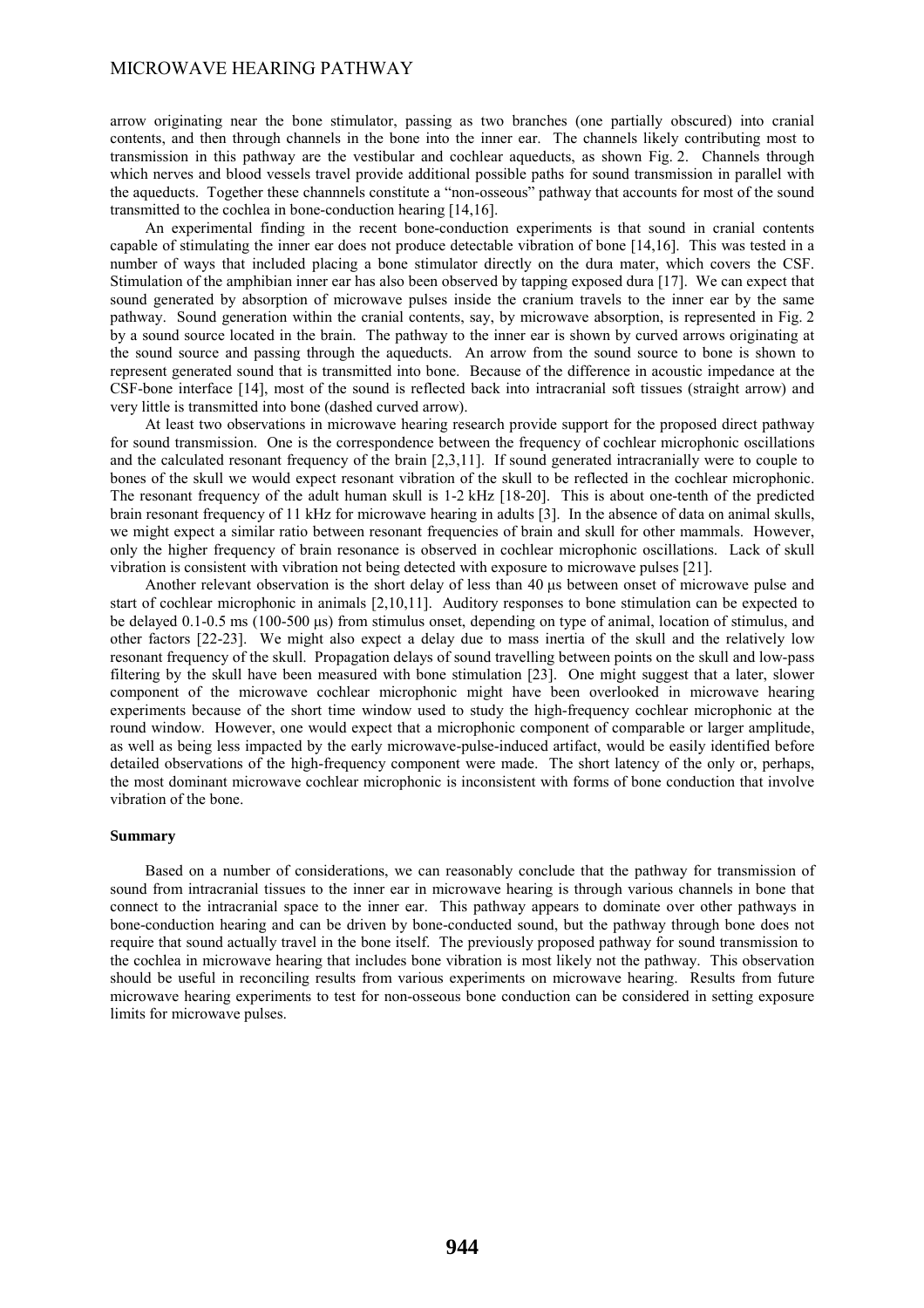## **Acknowledgments**

 This work is supported by U.S. Army Medical Research and Materiel Command contract DAMD17-94-C-4069 awarded to McKesson BioServices Corporation. The views, opinions and/or findings contained in this report are those of the author(s) and should not be construed as an official Department of the Army position, policy or decision unless so designated by other documentation. This article is a US Government work and, as such, is in the public domain in the United States of America. WRAIR is the Walter Reed Army Institute of Research in Washington, DC USA. The author is grateful to Dr. Clifford Sherry for various stimulating discussions on microwave hearing topics.